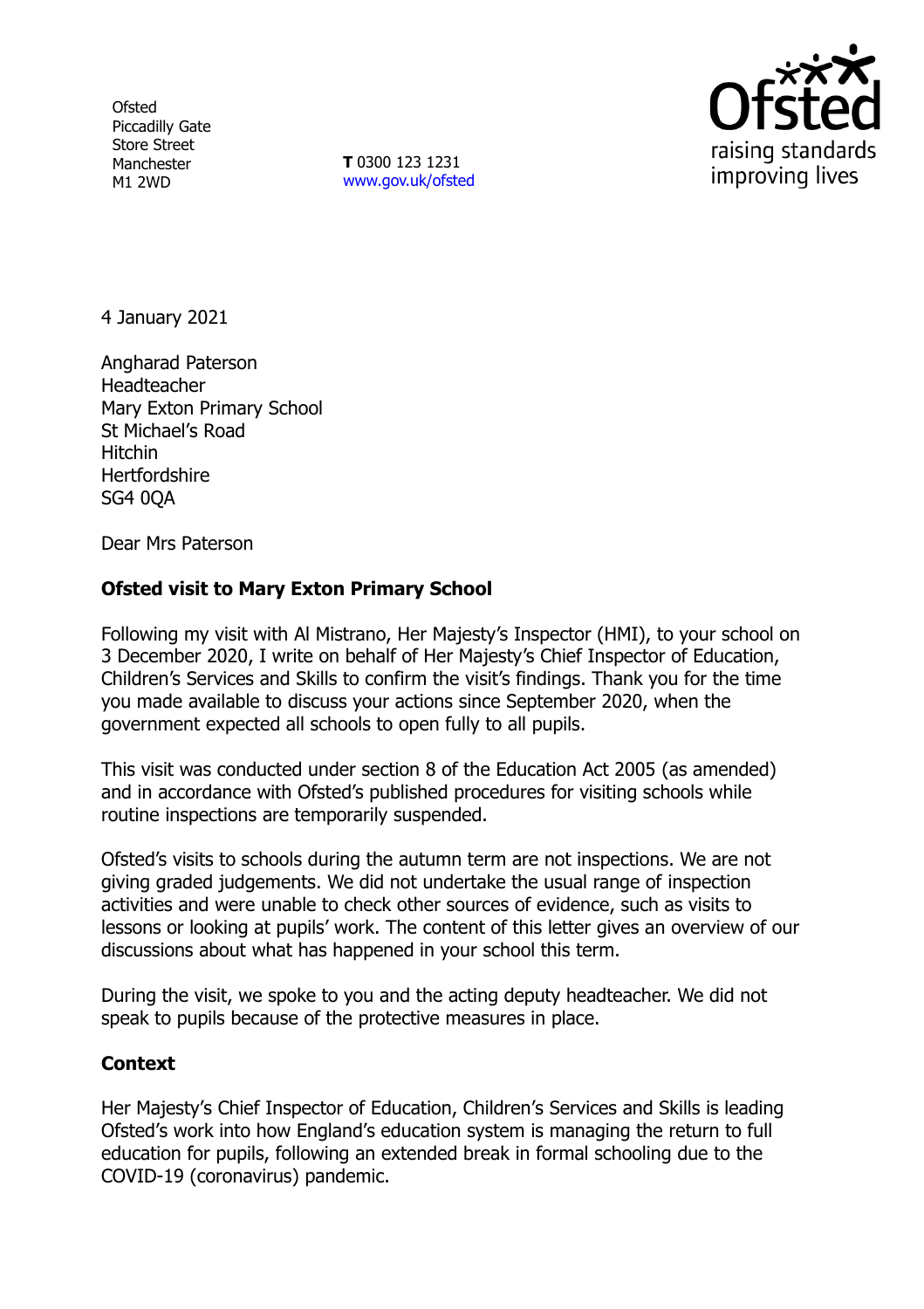

In undertaking this focused work, HMI are visiting a broad range of schools. HMI will visit a sample of:

- approximately 1,200 schools across all Ofsted grades (outstanding, good, requires improvement and inadequate)
- maintained schools, academies and free schools, special schools and centres of alternative provision, including those in cities, and coastal, town or rural communities.

The information from this visit will feed into Ofsted's national reporting so that the insights can be shared with the government and the education sector. We did not find any significant concerns during the visit. In such a case, an inspection report would be published on our website and available to parents and carers.

We did not consider your response to COVID-19 during the spring and summer terms 2020, when the school was not open to all pupils.

## **From this visit, inspectors noted that:**

- Since the beginning of September 2020, no class 'bubbles' have been isolating. During this term, around one in 10 pupils have had to learn from home for a few days due to COVID-19.
- Pupils are studying the normal range of subjects. They are learning the usual content within each subject, with a few exceptions. In physical education, swimming lessons have been put on hold, as has singing in music. Leaders aim for pupils to learn the full planned content in all subjects by the summer term 2021.
- Teachers are using a range of informal checks to identify any gaps in pupils' knowledge and understanding in reading (including phonics), writing and mathematics.
- Leaders have purchased more books for pupils to practise their reading. Pupils in Year 3 are receiving extra lessons in phonics and spelling. Teachers are promoting reading for pleasure through daily story times in all classes.
- Leaders are prioritising pupils' writing across the school. Teachers are giving pupils more opportunities to practise their writing in other subjects. Pupils are being supported to improve their writing skills through different types of writing.
- $\blacksquare$  In mathematics, teachers are spending more time than usual going over previous learning. They are helping pupils to refresh their knowledge of number facts and times tables.